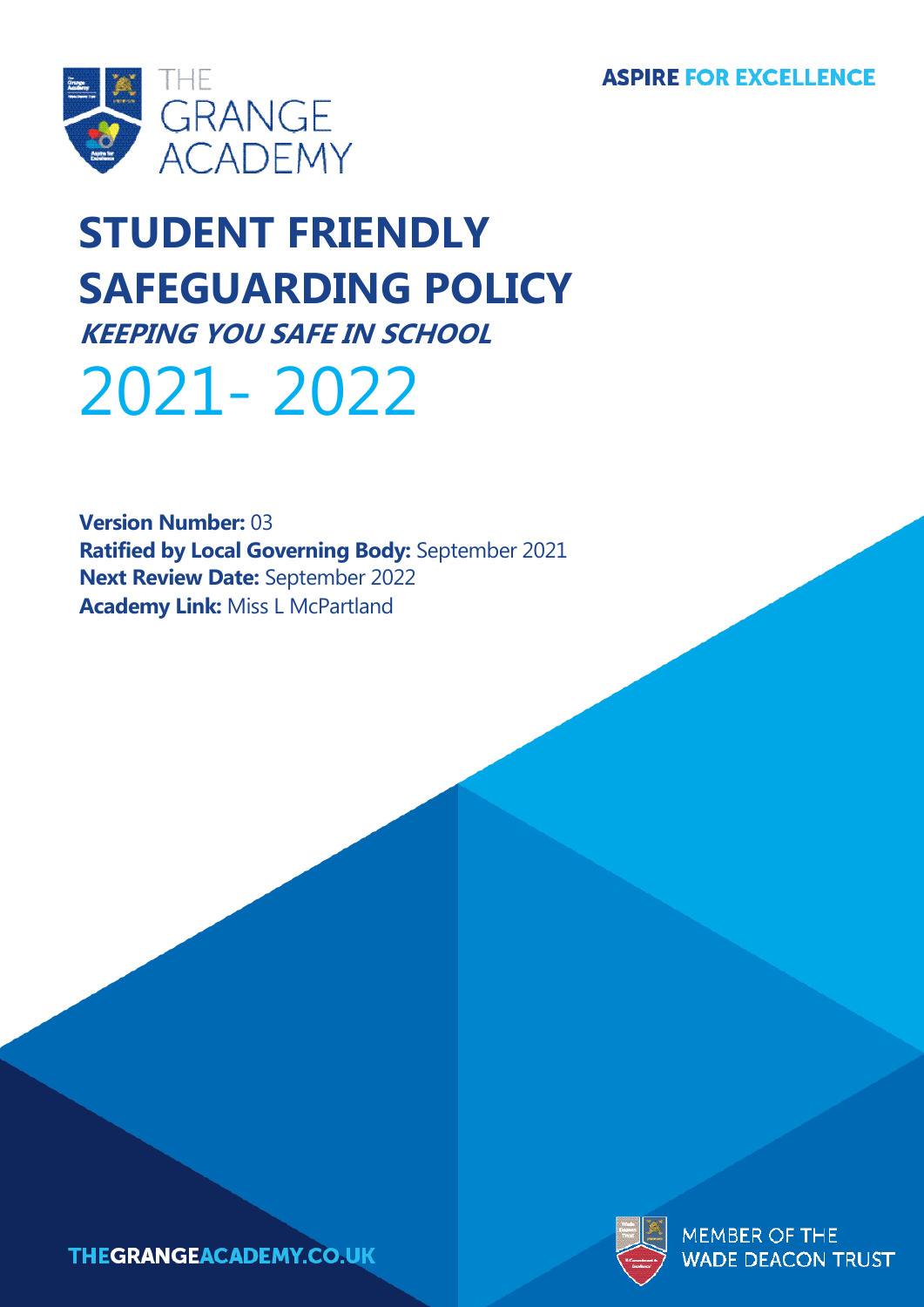The Grange Academy is our school and we want it to be a safe place. The adults in the Grange Academy will do everything they can to make sure you are protected and happy. To help them do this, they have lots of rules to follow. This policy is to help you understand what Safeguarding means to you and to help you decide what could be a "problem" and whom you should talk to.

The adults in school think that Safeguarding means that they should:

- Protect you from harm.
- Make sure nothing stops you being healthy or developing properly.
- Make sure you are safely looked after.
- Make sure you have the best life chances and can grow up happy and successful.

They agree that to make sure they look after you they will:

- Make the school a friendly, welcoming and supportive place to spend time in somewhere you want to be.
- Be there for you to talk to if you need to and know who to ask for help.
- Give you safe messages in your lessons to help you learn how to look after yourself both online and in the real world.
- Have all the right rules in place to help look after you. They will follow these rules all of the time (these rules are sometimes called policies).

## **Abuse**

When someone hurts you it can be called abuse. This is when someone does something to you that is harmful, unpleasant or painful. Things like:

- If someone deliberately hits you, hurts you, injures you or humiliates you in different ways.
- If someone says or does something that makes you feel bad about yourself or hurts your feelings which makes you feel scared, sad, upset or frightened.
- If someone shouts, threatens, hits or hurts someone you love whilst you are around which makes you scared, unhappy or worried.
- If someone does not take proper care of you so you feel abandoned, lonely or neglected. You might not be able to eat or wash regularly, or you might not be able to come to school every day or on time.
- If someone touches you in a way that you do not like for example touching your private parts.
- If someone makes you look at things which make you feel ashamed, embarrassed, uncomfortable or guilty. They may ask you to keep it a secret or give you presents.

Abuse is **never okay** and if you are being or have been abused, you must remember – it is not your fault. You must **always tell someone** and they will help it to stop.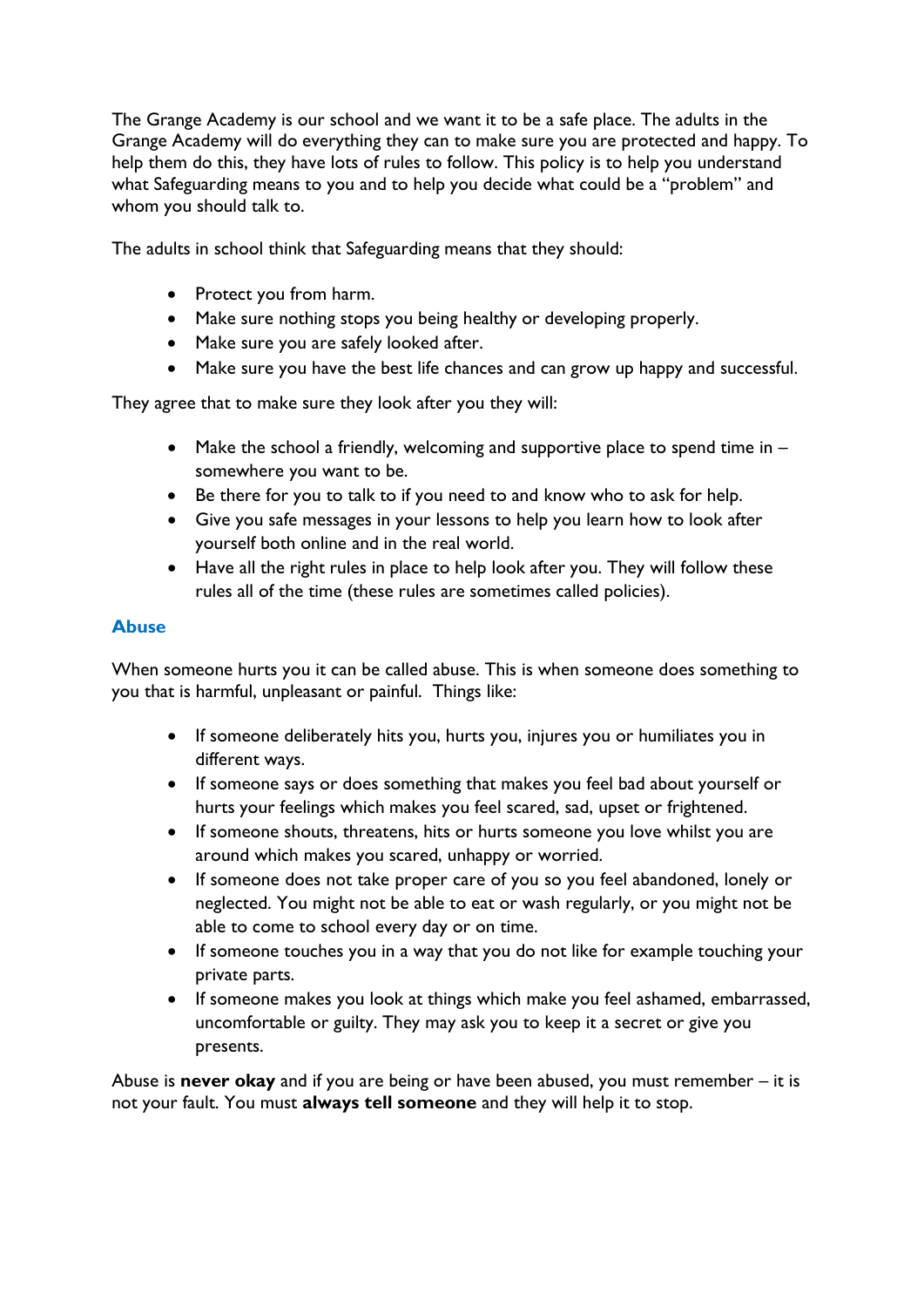#### **In and Out of School**

All of the staff at The Grange Academy will do their best to make sure the building is safe for you to learn in and spend time in. We will make sure that we know who everyone is in the school by asking visitors to sign in at reception. You will always know who a visitor to the school is because they will have signed in at reception and will display the printed badge they receive. People that we do not know will never be allowed to spend time with you on your own and will not be allowed to walk around the school without a member of staff. The building, outside areas and fields will be as safe as they can be for you so that you do not hurt yourself, although accidents can happen if you are not careful. Staff will look after you if the fire alarm goes off and you should know what to do and where to go. When you leave school to go on a trip somewhere, the staff will make sure they can keep you safe wherever you are going.

#### **What we will do**

At The Grange Academy we will help you in the following ways:

- We will do our best to spot if there is a problem. All of the staff in the school have had lessons in this.
- We will work with other people (including the people at home) to help protect you and solve any problems you may have.
- We will listen to you if you want to talk to us and need our help. We will always take you seriously.
- We will support and encourage you and will respect your wishes and views.

In The Grange Academy you can talk to any member of staff, but you should know that there are a number of staff who are responsible for making sure you are safe and well cared for. People in school who can help you are:

In the Primary Phase

- Ms Kenneway
- Mrs Ireland
- Miss Chapelhow
- Mrs Alexander-Bloomfield
- Mrs Price
- Your Class teacher
- Any other adult in school

In the Secondary Phase

- Miss McPartland
- Mr Beavon
- Miss Chapelhow
- Mrs Alexander-Bloomfield
- Mrs Price
- Your class teacher
- Your Progress Tutor
- Your Progress Leader
- Any other adult in school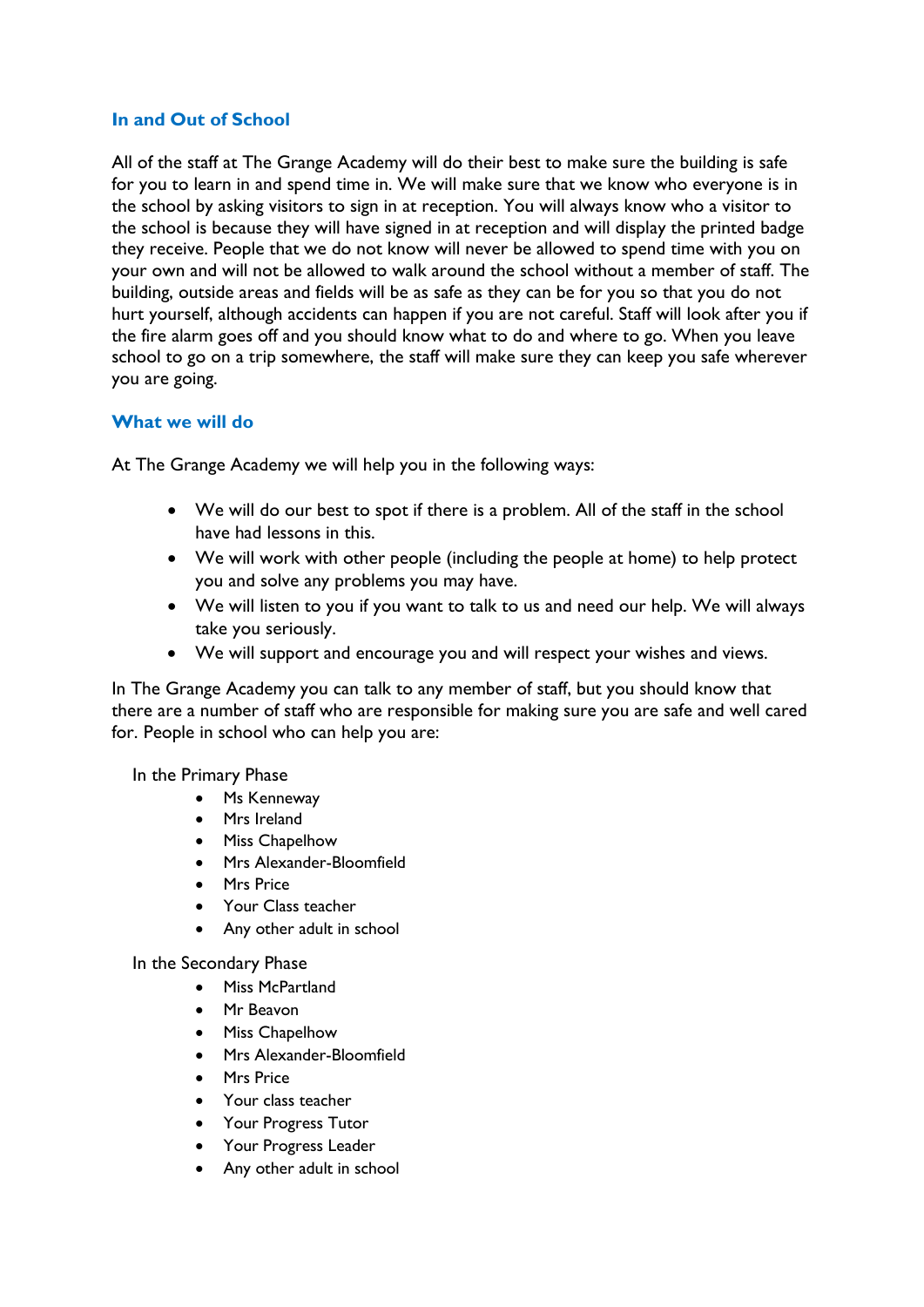It is important that you know…

- It is never your fault if someone is hurting or abusing you.
- There is always someone who can help you.
- If you do speak to someone, they cannot always keep what you have said to themselves, they may need to pass it onto the safeguarding team
- If someone is hurting you, they might also be hurting someone else so it is important that you tell someone to make it stop.
- Every child should enjoy their right to a happy and safe childhood.

# **DO NOT BE SCARED TO TELL SOMEONE STRAIGHT AWAY - WE WILL ALWAYS LISTEN**

## **Tips for keeping yourself safe**

**Bullying** – If you think a student or a grown up is bullying you or someone you know, you must tell your parents/carers, a teacher or someone you can trust as soon as you can. It will not stop unless you do.

**Saying funny things to you** – If a student or a grown up says something to you, or you hear something that you do not like or that upsets you, you must tell your parents/carer, a teacher or someone you can trust.

**Touching you** – Your body belongs to you and not to anyone else. This means all of your body. If someone touches you on a part of your body like your bottom, chest or anywhere else you do not like, it is not okay. You must tell your parents/carers, a teacher or someone you can trust as soon as you can.

**Hitting, punching or smacking you** – If a student or a grown up hits you, punches or smacks you or hurts you in any way, you must tell your parents/carers, a teacher or someone you can trust as soon as you can.

**Secrets** – Secrets such as surprise parties are fun, but some secrets are not good and should never be kept. Bullying should not be kept a secret and no-one should ask you to keep a kiss, hug or touch a secret. You must tell your parents/carers, a teacher or someone you can trust as soon as you can. Do not keep a secret.

**Presents** – Presents are a good thing to get, but you should not take a present from anyone without checking with your parents/carers first. Most of the time it will be okay, but sometimes people try and trick children into doing something by giving them presents (like sweets, money or phones) This is sometimes called a bribe. If it does not seem right, tell someone as soon as you can.

**On the computer or your phone** - Computers and mobile phones help us all to share things and talk to our friends or family, but they can also make it easier for bullies and other people that want to hurt you to get close to you. It is important to know how to keep yourself safe on your computer, your phone and on websites. The Grange Academy has an e-safety policy that is there to protect you. If you are unhappy with any comments or